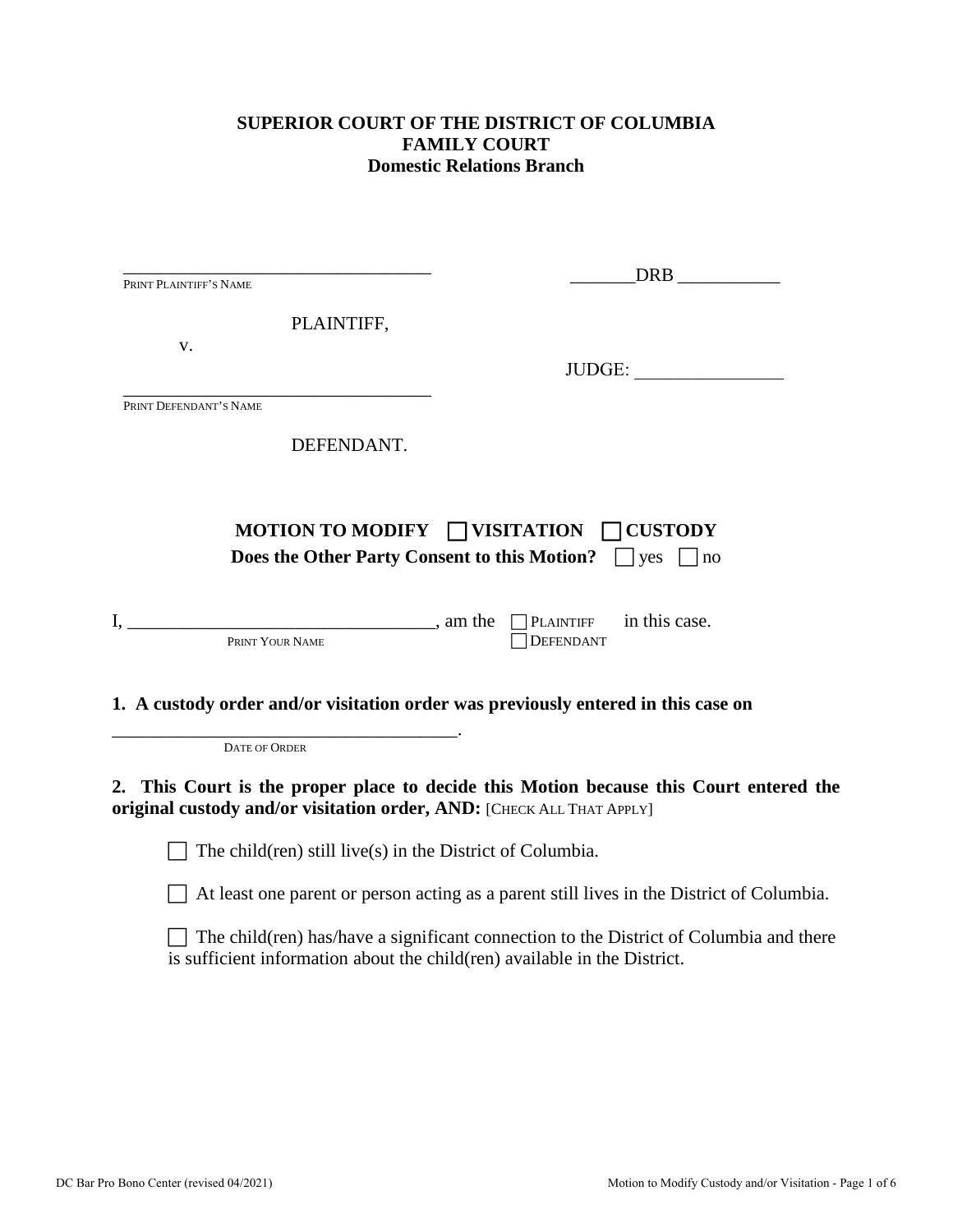#### **3. There has been a substantial and material change in circumstances since the time the existing order was established. The change in circumstances is:** [CHECK ONE]

 $\Box$  The child(ren) now live(s) with me.



 $\Box$  The child(ren) no longer live(s) with me.

|  | Other: [DESCRIBE THE CHANGE] |  |
|--|------------------------------|--|
|--|------------------------------|--|

**4. Because of the substantial and material change in circumstances, the existing order should be changed. The new order should say:** [DESCRIBE THE CHANGE YOU ARE REQUESTING]

**5.** The modification I am requesting is in the child(ren)'s best interests because: [EXPLAIN] WHY THE CHANGE YOU ARE REQUESTING IS BEST FOR THE CHILD(REN)]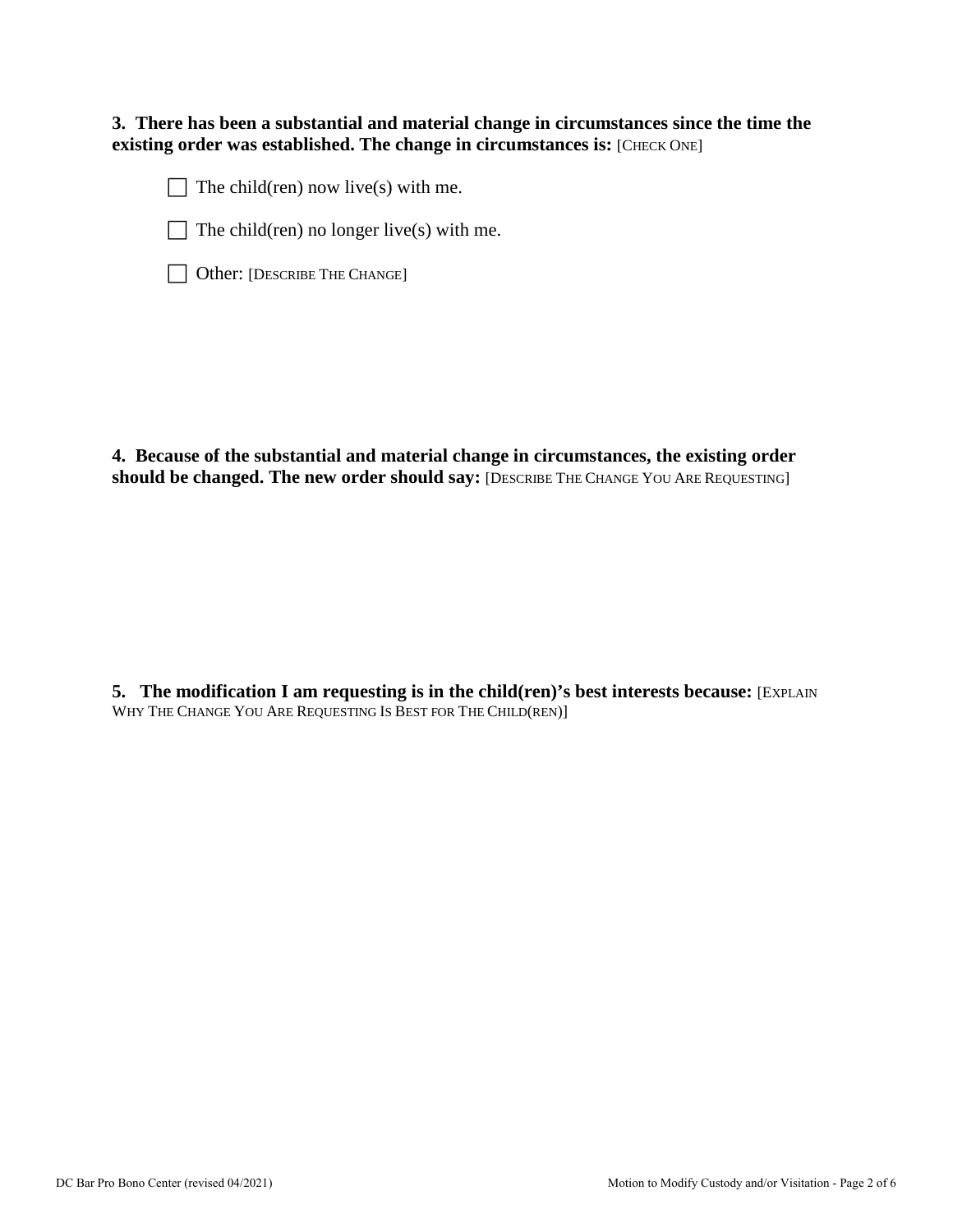| <b>Request for Relief</b> |  |  |
|---------------------------|--|--|
|---------------------------|--|--|

| <b>I RESPECTFULLY REQUEST that the Court: [CHECK ALL THAT APPLY]</b> |                                                                                                                                                    |                                                                                    |  |
|----------------------------------------------------------------------|----------------------------------------------------------------------------------------------------------------------------------------------------|------------------------------------------------------------------------------------|--|
|                                                                      |                                                                                                                                                    | Grant my request to modify visitation and/or custody.                              |  |
|                                                                      | Enter an Order setting forth a revised visitation schedule and/or custodial<br>arrangement that is in the best interests of the minor child (ren). |                                                                                    |  |
|                                                                      |                                                                                                                                                    | I ALSO REQUEST that the Court award any other relief it considers fair and proper. |  |
| $\bf{I}$                                                             | Do                                                                                                                                                 | request an oral hearing in front of the judge on this motion.                      |  |

I declare under penalty of perjury that the foregoing is true and correct*.* 

*If this document is to be signed outside the geographic boundaries of the United States, Puerto Rico, the United States Virgin Islands, and any territory or insular possession subject to the jurisdiction of the United States, additional requirements must be met prior to signing. See Super. Ct. Dom. Rel. R. 2(c)(1)(B).*

| SIGN YOUR NAME. Add slashes to either side /like this/ to sign electonically. |
|-------------------------------------------------------------------------------|

\_\_\_\_\_\_\_\_\_\_\_\_\_\_\_\_\_\_\_\_\_\_\_\_\_\_\_\_\_\_\_\_\_\_\_\_

DATE

PRINT YOUR NAME

PHONE NUMBER

EMAIL ADDRESS

\_\_\_\_\_\_\_\_\_\_\_\_\_\_\_\_\_\_\_\_\_\_\_\_\_\_\_\_\_\_\_\_\_\_\_\_

\_\_\_\_\_\_\_\_\_\_\_\_\_\_\_\_\_\_\_\_\_\_\_\_\_\_\_\_\_\_\_\_\_\_\_\_

\_\_\_\_\_\_\_\_\_\_\_\_\_\_\_\_\_\_\_\_\_\_\_\_\_\_\_\_\_\_\_\_\_\_\_\_

\_\_\_\_\_\_\_\_\_\_\_\_\_\_\_\_\_\_\_\_\_\_\_\_\_\_\_\_\_\_\_\_\_\_\_\_ HOME ADDRESS 1

\_\_\_\_\_\_\_\_\_\_\_\_\_\_\_\_\_\_\_\_\_\_\_\_\_\_\_\_\_\_\_\_\_\_\_\_ HOME ADDRESS 2

 SUBSTITUTE ADDRESS: CHECK BOX IF YOU HAVE WRITTEN SOMEONE ELSE'S ADDRESS BECAUSE YOU FEAR HARASSMENT OR HARM.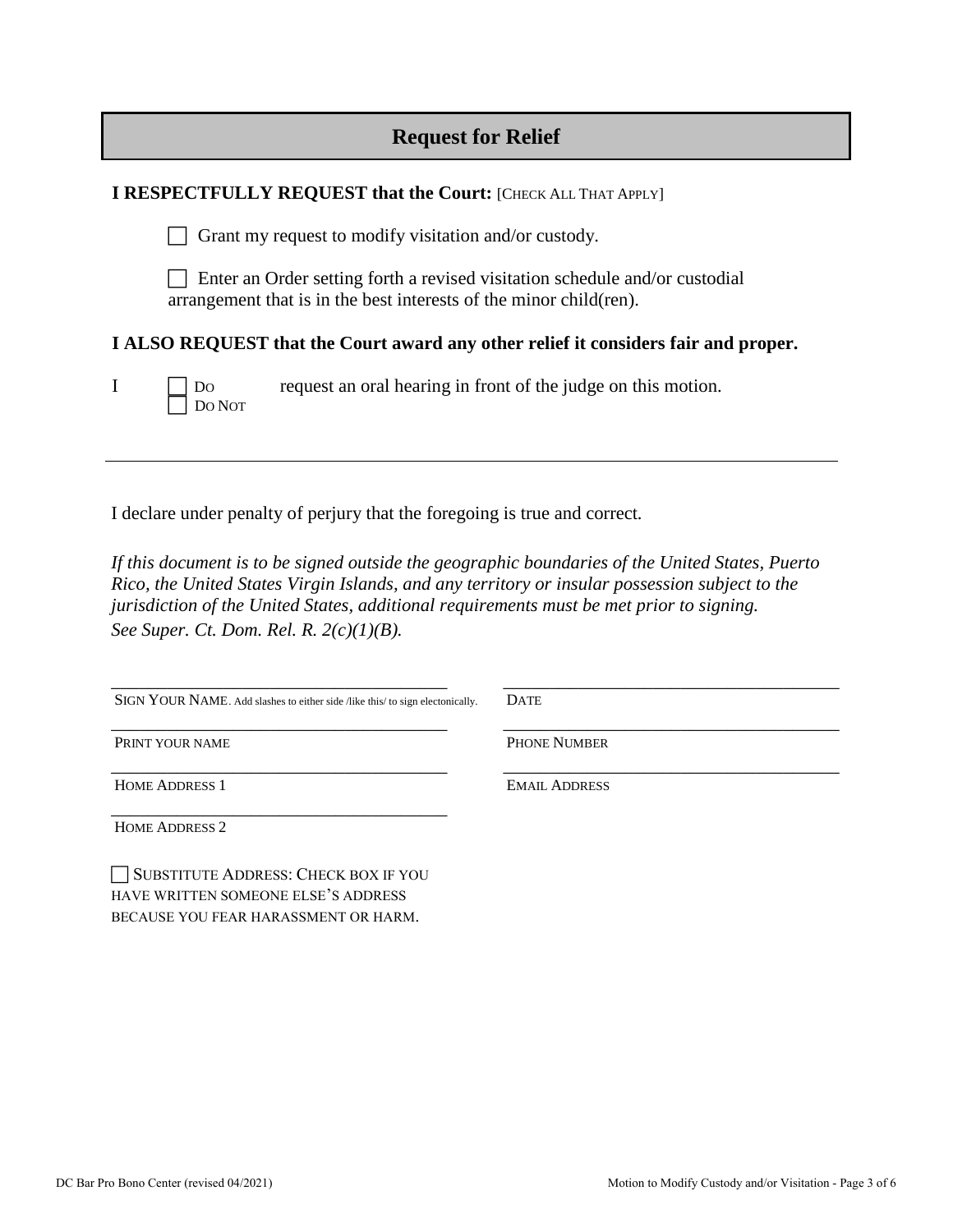#### **POINTS AND AUTHORITIES IN SUPPORT OF MOTION TO MODIFY CUSTODY OR VISTATION**

In support of this Motion, I refer to:

- 1. D.C. SCR-Dom. Rel.R. 7(b) (2009).
- 2. D.C. Code §§16-914, 16-914.01 and 16-4602.02 (2009).
- 3. The record in this case.
- 4. The attached supporting document(s), *if any*.

[LIST ANY DOCUMENTS THAT YOU ARE ATTACHING]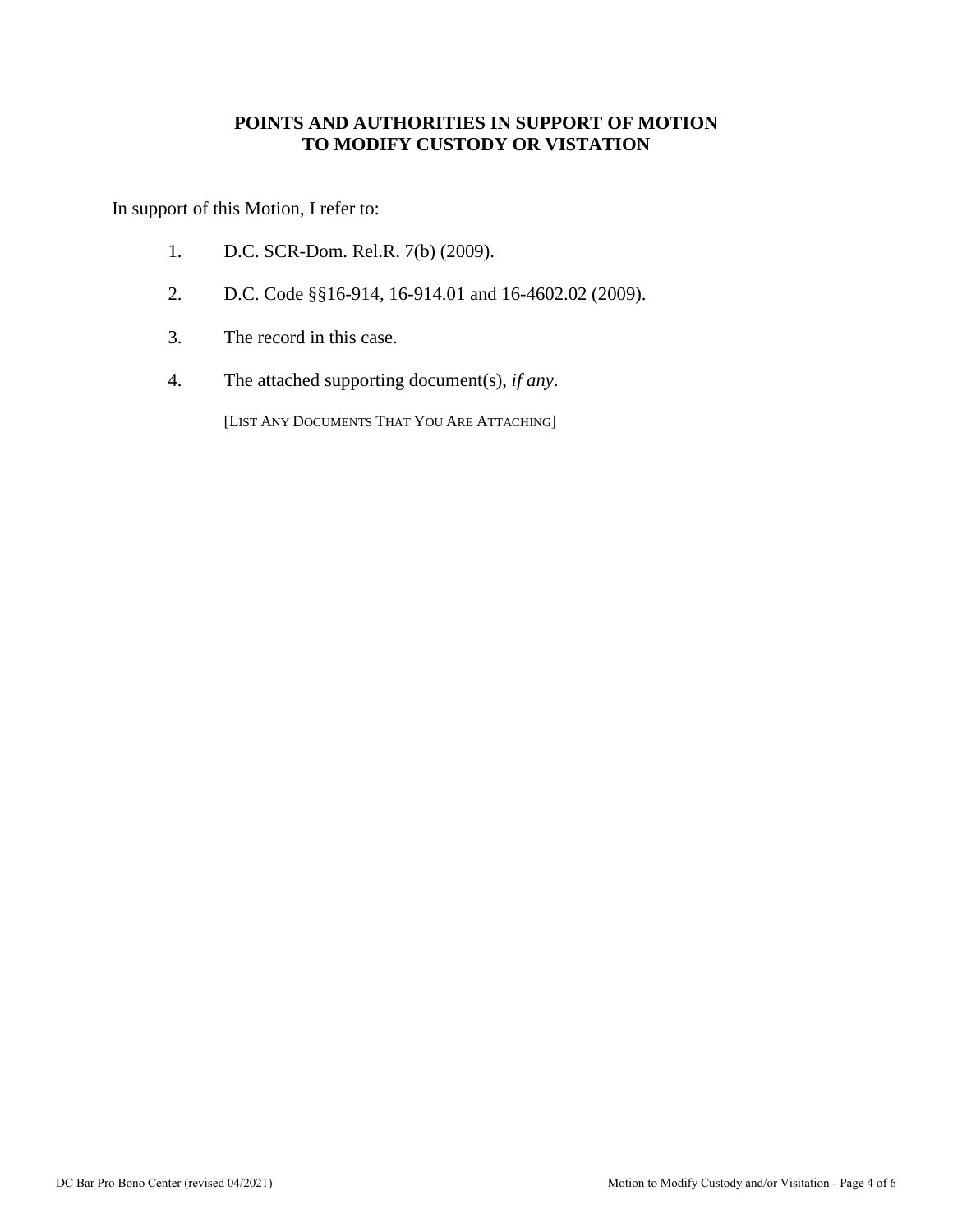# **Serving Domestic Relations Pleadings Filed During COVID-19**

## **What is "service"?**

**Service** means giving a copy of court papers to the other party or parties in your case. You must serve the other party or parties with any motions, answers, or other papers ("pleadings") you file in your Domestic Relations case.

This document tells you:

- How to figure out what type of service you have to do
- How to tell the Court that you served your papers to the other party
- How to find more information about service

## **Are there different rules for service in different cases?**

Yes. There are different rules for service depending on whether your case is **open** or **closed**.

| If:                                                    | Then your case is <i>probably:</i> |
|--------------------------------------------------------|------------------------------------|
| The Court has not yet issued a final order             | Open                               |
| The Court issued its final order less than 60 days ago | Open                               |
| The Court issued its final order more than 60 days ago | Closed                             |

**Not sure if your case is open or closed?** Call the Family Court Self-Help Center at **202-879-0096**.

#### **My case is open***.* **How do I serve somebody?**

If your case is **open**, you must follow [Rule 5](http://www.dccourts.gov/sites/default/files/rules-superior-court/DR%20Rule%205.%20Serving%20and%20Filing%20of%20Other%20Pleadings%20and%20Papers.pdf) of the Domestic Relations rules. Rule 5 says that you must serve the papers in one of these ways:



**Hand** the papers to the other party



Leave the papers at the other party's home **with a person who lives there** and is at least 18 years old



**III** Leave the papers at their **lawyer's office** 



 $\equiv$  Send it by **first-class mail** to party (or lawyer's) last known address



Through the Court's e-filing software, **CaseFileXpress**



Any other way, as long as the other party **agrees** in writing

*If the other party has a lawyer, you* **must** *serve their lawyer.*